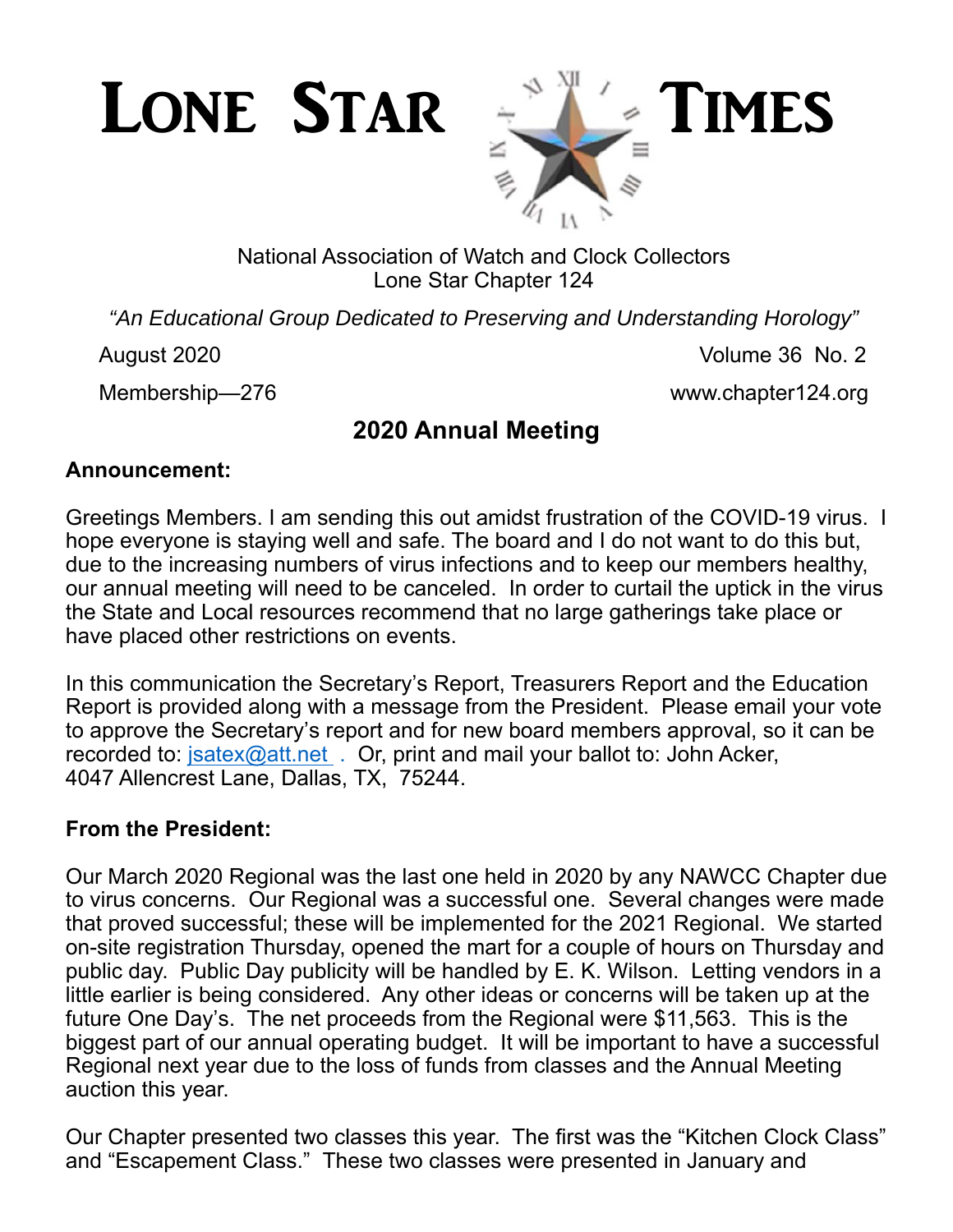February by Kelsey Downum and Larry Thomas.

Bill Edwards has worked to find new board members. I believe the ones he has chosen will be a tremendous asset to our Chapter. They have been nominated and are waiting for your vote of approval.

The board is excited about the new location for classes. The building needs a little more organizing, but is ready for classes. The location is 102 N. MacArthur Blvd. in Irving, TX. Cross street is Rock Island. Just as soon as it's safe, classes will resume.

The board is looking to add a more user-friendly ad section. This is to make it easier to publicize your business. You will be able to promote your service to the public with a better understanding of specifics offered by your business. Your ad will also appear in the newsletter. The annual cost will stay the same, \$40.00 annually. The Ads will run from June 1<sup>st</sup> to May 31 the following year.

One other issue is our membership. Arnold Madnick and Phil Ball were working to have a membership drive. Once again, the COVID-19 strikes again. Our member ship is now 276. Last year at this time our membership was 373. When I joined the Chapter in 2012 the membership was 486. We have lost more than 200 members in 8 years. Tell your friends and neighbors about us, please.

One more thing. I want to thank all the board members who served and are coming off their term; John Hunt, Gerald Greener, Ed Sass and Barry Kilfoy. These members are what keep the Chapter going. Brian Schmidt served 3 years and wants to continue for 3 more. Thanks again!

*Tim Brownlee* 

President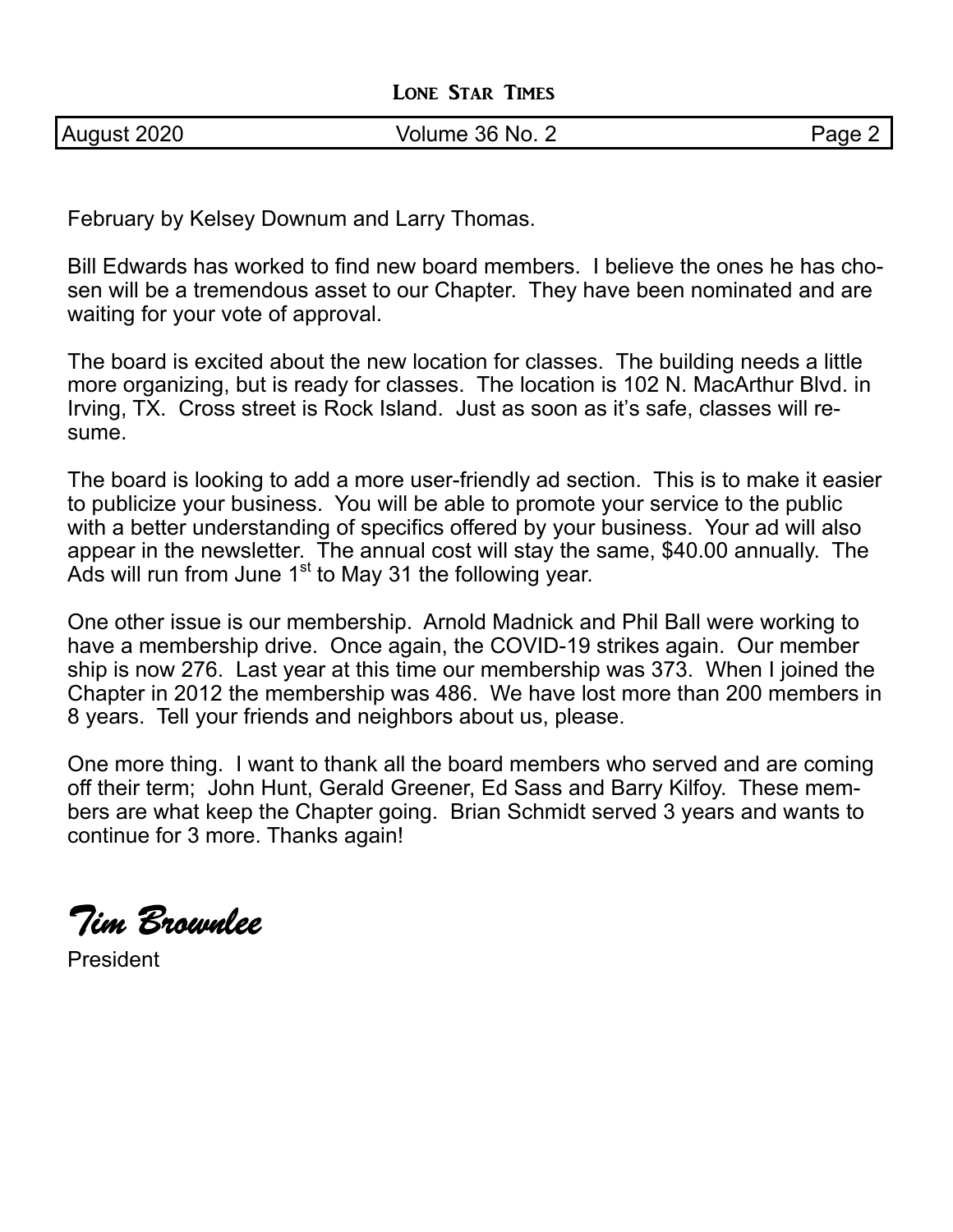August 2020 **Volume 36 No. 2** Page 3

## **Minutes from 2019 Annual Meeting:**

Lone Star Chapter 124, Inc. Annual Meeting Saturday, June 1, 2019 Founder's Building Grapevine, TX

> Call to Order – President Pam Tischler called the annual meeting of the membership to order at 10:00 am. She thanked those present for attending.

Opening Comments – President Tischler gave an overview of the 2018-2019 year and thanked the many volunteers that made all of the Chapter's activities possible.

- Secretary's Report Secretary John Acker passed out copies of the minutes from the 2018 Annual Meeting. Hugh Lindsay moved that the minutes be approved as presented. John Hunt seconded the motion. Passed.
- Treasurer's Report Treasurer Tim Brownlee reported that the Chapter had realized a net gain of \$2,940.00 for the fiscal year ending May 31, 2019. The Chapter has total assets of \$138,817.00. Brownlee also reported that 150 members had attended the One Day Meetings throughout the year, generating income of \$1500.00, while our costs for Bartley's Catering were approximately \$1945.00, thus causing the Chapter to have to subsidize the meetings by about \$445.00. Educational classes also produced a loss of \$1924.00. Fortunately, the Lone Star Regional generated enough income to cover these losses and provide a small gain. The Fred Tischler Scholarship Fund currently has \$9533.00 – just \$467.00 away from the initial funding goal of \$10,000.00.

Education – Education Chair Barry Kilfoy reported that to date for 2019, 45 students attended 10 classes of 1 to 4 day duration of clock related instruction.

2017 – 8 classes – 41 students (2 classes canceled)

2018 – 12 classes – 75 students (2 classes canceled)

2019 - 10 classes – 45 students – (some with only 2 students)

So, since 2017, Chapter 124 has had 161 students attend 30 classes with 4 class cancellations. Few classes have been full. Cancellations are due to low or no interest. – Frankly this is puzzling – Our chapter (a little over 300 registered) is one of the more active NAWCC chapters in existence. We have outstanding instructors who prepare for and teach these classes with no pay – purely out of the desire to further the enjoyment of their interest with others. Our directors and board members (also unpaid) work hard to provide our membership a variety of horological subjects. Many classes have pre-requisites and are structured to add new to and hone skills and techniques already addressed in earlier classes. Often critical training, instruction or techniques will be covered or special tools will be made in one class will be required to properly complete and benefit fully during a later advanced class. Not having these skills or special tools often jeopardizes the safety and enjoyment of attending advanced classes.

Historically Chapter membership can explore subjects that include reverse glass painting to cabinet refinishing, kitchen clock repair to Fusee or weight driven clock repair; Pocket watch repair to the introduction and advanced usage of the watchmakers'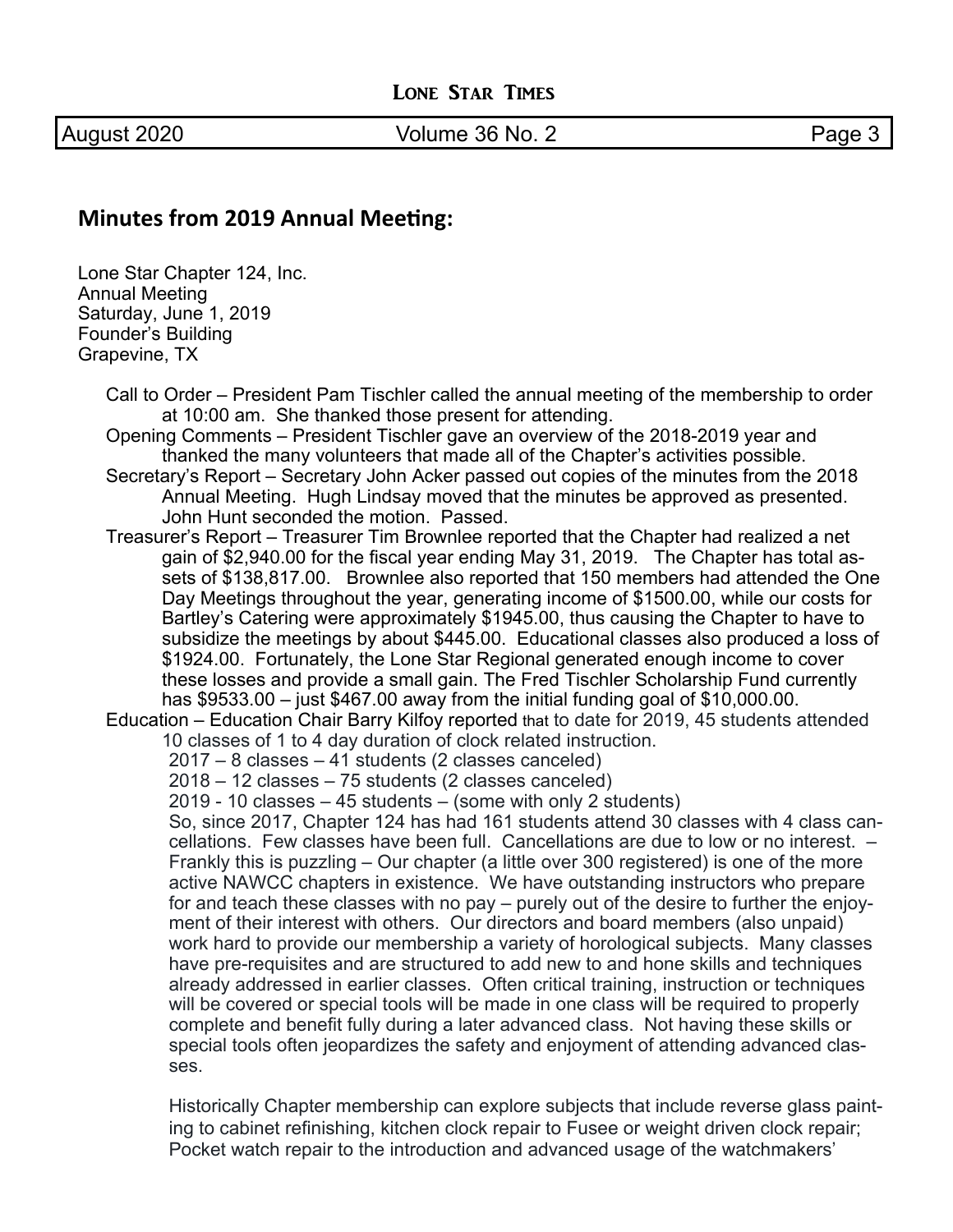# August 2020 **Colume 36 No. 2** Page 4

and/or mini Sherline lathe. We even offer such subjects of advanced instruction for clock, watch, tool and material classes through the FSW offerings – all at our local location. The chapter even offers "Open Bench" sessions (Saturday full-day and week-day afternoon) where members can avail themselves to chapter assets, tools, equipment all supported by an expert experienced instructor.

Why our membership does not overwhelm these opportunities available to them is puzzling. Our classes should all be full. If you have taken a class, take it again – hone your experience – perhaps learn something new. If you don't see a class you are interested in, contact a board member or offer your talent to support or conduct a class on your own. Our membership and board members need to continue to work together to preserve and enrich this fine chapter.

Nominating Committee – Dee Koch, Chairman of the Nominating Committee, passed out a proposed slate of nominees for the Board of Directors and for Officers. Koch thanked Kelsey Downum and Mark Vozar for serving on the Nominating Committee with him. He stated that they had reviewed the By-Laws for rules governing the elections, and had spent time finding suitable and willing candidates. Tim Brownlee, Bill Nash and William Slough were put forward for three-year terms as Directors, and Ed Sass and Gerald Greener were put forward for one-year terms as Directors. Koch asked if there were any nominations from the floor, and if so to write-in these candidates when voting. Paper ballots had been distributed earlier, and the membership was asked to vote. The votes were tallied, and the slate was elected as presented.

Koch presented the slate of officers: President – Tim Brownlee

Vice-President – Brian Schmidt

Secretary – John Acker

Treasurer – Barry Kilfoy

- John Hunt moved that the slate of officers be accepted as proposed. Gerald Greener seconded the motion. The motion passed.
- Koch also announced that Pam Tischler had agreed to serve in an advisory role as Past President.
- Other There was an open discussion about the pros and cons of opening the Regional to the public. This would benefit the vendors by bringing in new customers, and possibly benefit NAWCC and Chapter 124 by recruiting new members. The new board will take this under advisement.
- Adjournment There being no further business, Pat Henz moved that the meeting be adjourned. Pat Holloway seconded the motion. The motion passed, and the meeting was adjourned at 11:20 am.

Respectfully submitted,

John S. Acker **Secretary**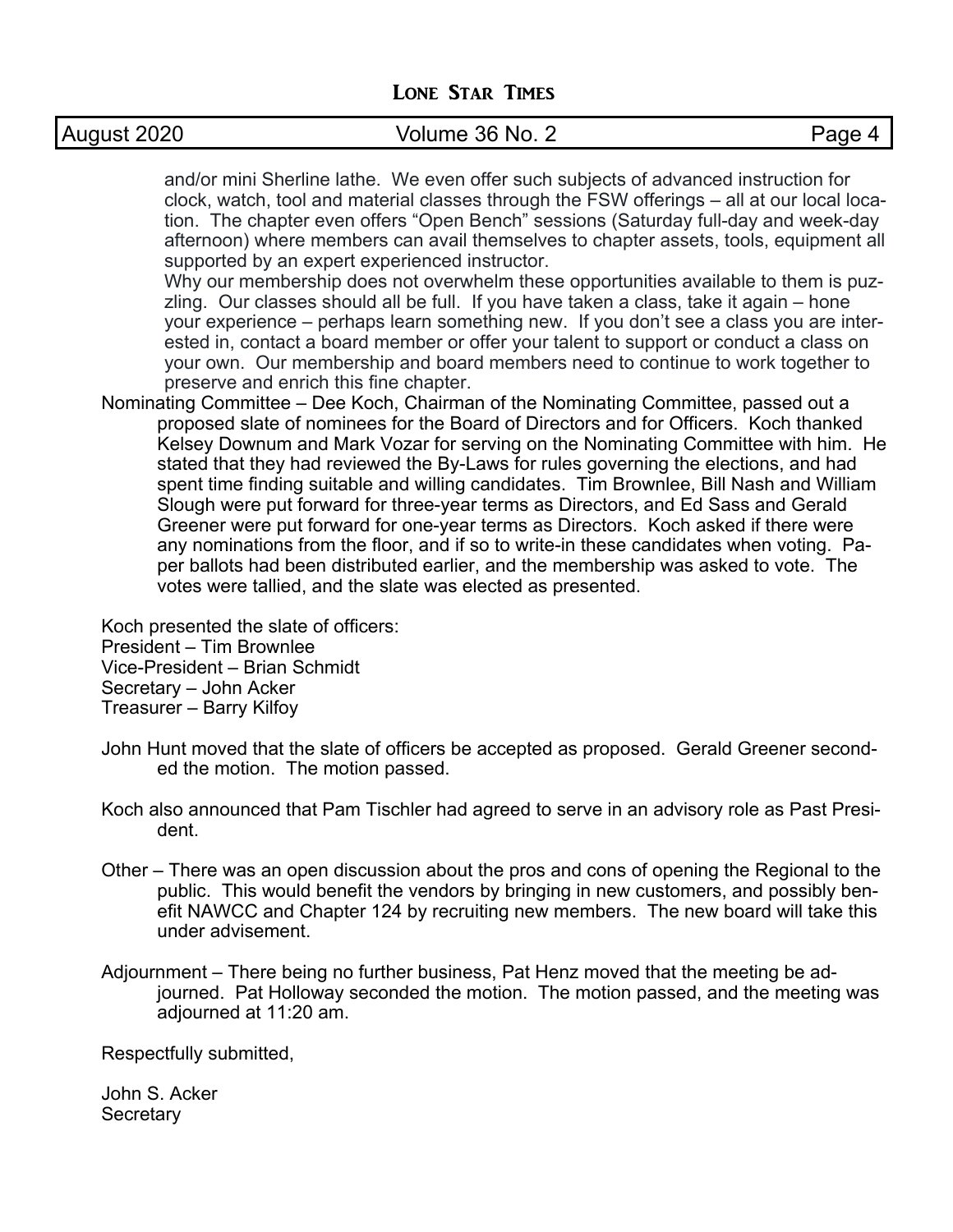August 2020 **Volume 36 No. 2** Page 5

#### **Treasurers Report:**

The bank statement on May 31, 2019 Checking; \$37,022. Savings; \$92,269. Scholarship \$9,577. The bank Statement on May 31, 2020 Checking \$28,937. Savings \$92,269. Scholarship \$10,079. All books have balanced Scholarship fund is funded

Our cash was used for the new class location, community project and supplies for classes. Membership is down, classes have not been full and the City of Grapevine has limited use of the Founders Building. The COVID-19 virus has affected the bottom line too. Although we did have a good regional overall income was down. Unless the COVID-19 virus gets under control soon, the next fiscal year will be down, too.

### **Educational Report:**

### **"The Lost Year"**

Our educational program, which for many years has been the flagship of our chapter, has been struggling recently. Attendance was been down, and instructors are showing signs of burn-out. However, a major problem had been scheduling available dates with the City of Grapevine. As Grapevine's tourist industry grew, we were slowly being squeezed out of prime calendar dates, and we were only allowed to book a month or two out. Seeing the writing on the wall, the Board began a search for new classroom space. Finding something affordable, in a good and safe location, with long-term stability was a real challenge. A storefront location in Irving, TX became our best option, and we began leasing the new space in February of 2020.

We were excited about the prospect of having our own space where we controlled the access and the calendar. As soon as the Regional was over, we were poised to begin rebuilding our educational program. Then COVID-19 hit, and everything had to be placed on hold.

Future educational classes have been discussed at our board meetings. We have had trouble filling our classes, and may incorporate other Chapters with teachers and or students. Our normal classes CR 100, CR 200, and CR 300 will remain and start as safety permits. We will talk to Jerry Kieffer for a gear cutting class for January, using a mill. We are looking for a watch instructor for watch classes. We have a possibility for a good teacher but, he lives in California. His cost will be high and a full class is imperative. FSW teachers are being considered. The big problem is the COVID-19. Safety is our biggest concern. Classes will resume as soon as possible.

# **Hang in There and Stay With Us!**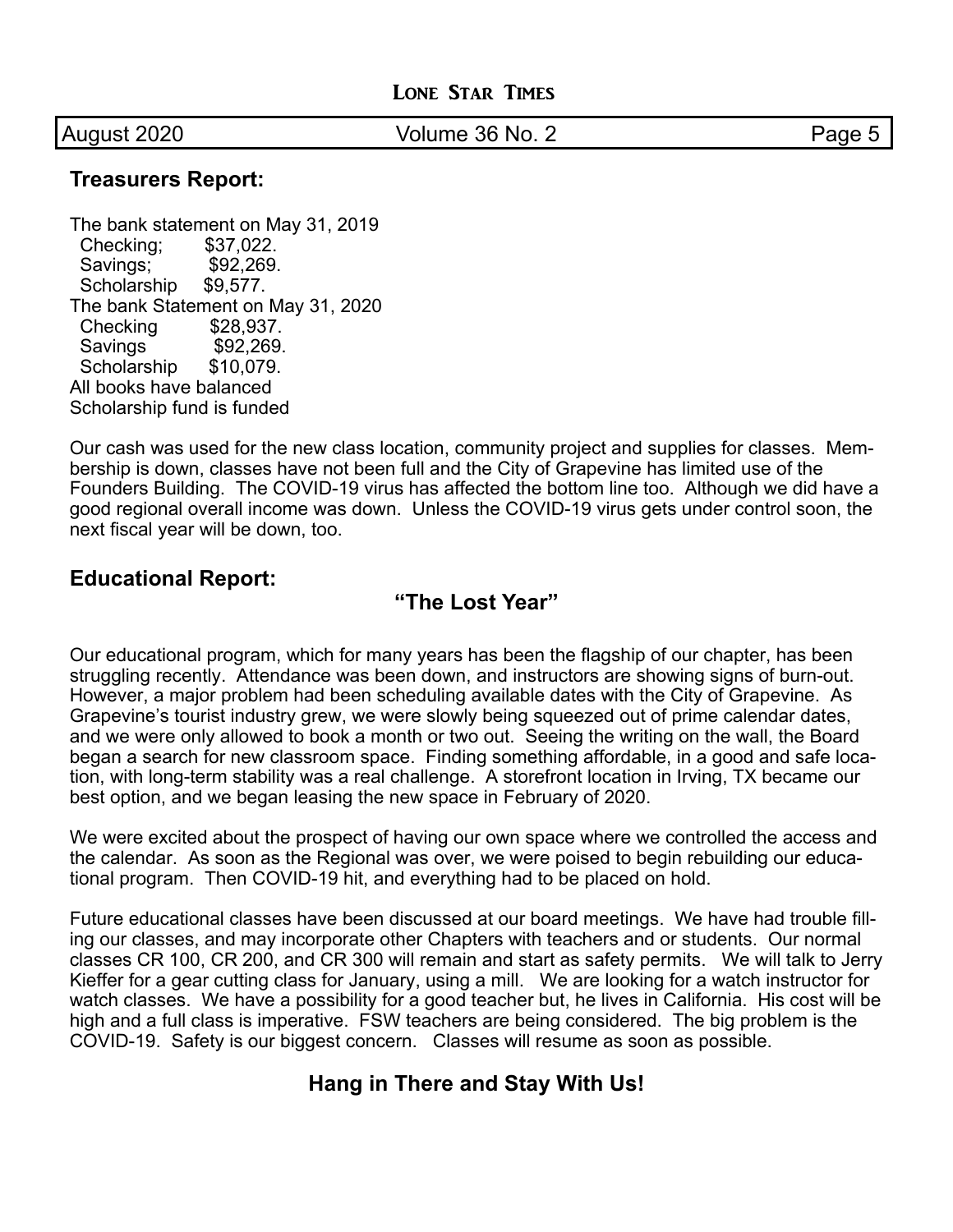August 2020 **Volume 36 No. 2** Page 6

## **Annual Business Meeting**

Because of the restrictions due to the pandemic, we are having to hold a "virtual" Annual Meeting. A separate ballot is available for members to print out and complete. If you are working from a computer, you can download the ballot, check the appropriate boxes, save the file and then send the file to: jsatex@att.net . If you prefer snail mail, please print your ballot, cast your votes and mail your completed ballot to: John Acker, 4047 Allencrest Lane, Dallas, TX, 75244. Please respond by August 15, 2020. Thank you for your participation!!!

## **Membership Renewal**

If you have not renewed your Chapter 124 Membership, please take a moment to fill out the form below, and mail it with your check to John Erickson. We are a membership organization, and depend on the generosity and participation of people like you to keep us moving forward. Help us make sure, that when it is safe to gather again, Chapter 124 will be there to welcome you!

| LONE STAR CHAPTER 124<br>$\equiv$ Membership Application & Renewal<br>×<br>夸                                                                                                                                                                               |  |
|------------------------------------------------------------------------------------------------------------------------------------------------------------------------------------------------------------------------------------------------------------|--|
| Donation to the Fred Tischler Scholarship Fund_<br>Dues are \$10/Year Join for 1-5 years<br>Mr_Mrs_Ms__<br>NAWCC # $\_$<br>Street<br>State______Zip Code_____<br>Email<br>Interested in<br>NSONIA CLOCK CO.                                                |  |
| Send to John Erickson 3516 Interlaken Dr. Plano, TX 75057<br>john.erickson7@verizon.net 972.985.0855<br>You must be a member of NAWCC or have applied for membership. Date of application_____<br>You can also apply on line at NAWCC.org & Chapter124.org |  |

already a member, please consider joining. As a member, you'll always be the first to know about Chapter activities, classes and meetings. Help us keep our chapter strong!